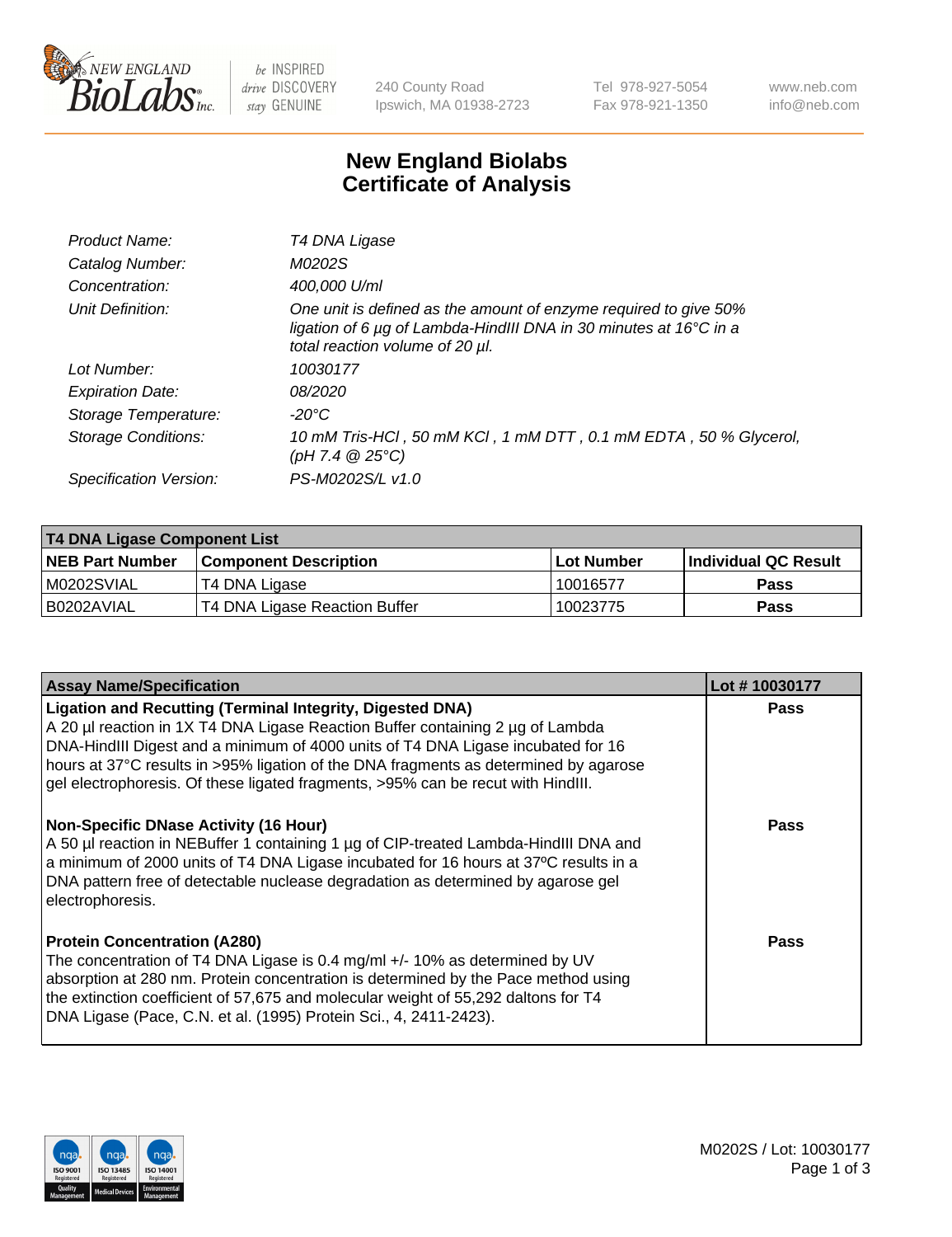

be INSPIRED drive DISCOVERY stay GENUINE

240 County Road Ipswich, MA 01938-2723 Tel 978-927-5054 Fax 978-921-1350

www.neb.com info@neb.com

| <b>Assay Name/Specification</b>                                                                                                                                                                                                                                                                                                                                                                             | Lot #10030177 |
|-------------------------------------------------------------------------------------------------------------------------------------------------------------------------------------------------------------------------------------------------------------------------------------------------------------------------------------------------------------------------------------------------------------|---------------|
| <b>Protein Purity Assay (SDS-PAGE)</b><br>T4 DNA Ligase is ≥ 95% pure as determined by SDS-PAGE analysis using Coomassie Blue<br>detection.                                                                                                                                                                                                                                                                 | Pass          |
| qPCR DNA Contamination (E. coli Genomic)<br>A minimum of 2000 units of T4 DNA Ligase is screened for the presence of E. coli<br>genomic DNA using SYBR® Green qPCR with primers specific for the E. coli 16S rRNA<br>locus. Results are quantified using a standard curve generated from purified E. coli<br>genomic DNA. The measured level of E. coli genomic DNA contamination is ≤ 1 E. coli<br>genome. | Pass          |
| <b>RNase Activity (Extended Digestion)</b><br>A 10 µl reaction in NEBuffer 4 containing 40 ng of a 300 base single-stranded RNA<br>and a minimum of 1 µl of T4 DNA Ligase is incubated at 37°C. After incubation for 16<br>hours, >90% of the substrate RNA remains intact as determined by gel electrophoresis<br>using fluorescent detection.                                                             | <b>Pass</b>   |
| <b>Single Stranded DNase Activity (FAM-Labeled Oligo)</b><br>A 50 µl reaction in CutSmart® Buffer containing a 20 nM solution of a fluorescent<br>internal labeled oligonucleotide and a minimum of 10,000 units of T4 DNA Ligase<br>incubated for 16 hours at 37°C yields <5% degradation as determined by capillary<br>electrophoresis.                                                                   | Pass          |
| <b>DNase Activity (Labeled Oligo, 3' extension)</b><br>A 50 µl reaction in CutSmart® Buffer containing a 20 nM solution of a fluorescent<br>labeled double-stranded oligonucleotide containing a 3' extension and a minimum of<br>10,000 units of T4 DNA Ligase incubated for 16 hours at 37°C yields <5% degradation<br>as determined by capillary electrophoresis.                                        | <b>Pass</b>   |
| <b>DNase Activity (Labeled Oligo, 5' extension)</b><br>A 50 µl reaction in CutSmart® Buffer containing a 20 nM solution of a fluorescent<br>labeled double-stranded oligonucleotide containing a 5' extension and a minimum of<br>10,000 units of T4 DNA Ligase incubated for 16 hours at 37°C yields <5% degradation<br>as determined by capillary electrophoresis.                                        | <b>Pass</b>   |
| Double Stranded DNase Activity (Labeled Oligo)<br>A 50 µl reaction in CutSmart® Buffer containing a 20 nM solution of a fluorescent<br>labeled double-stranded oligonucleotide containing a blunt end and a minimum of<br>10,000 units of T4 DNA Ligase incubated for 16 hours at 37°C yields <5% degradation<br>as determined by capillary electrophoresis.                                                | Pass          |
| <b>Endonuclease Activity (Nicking)</b><br>A 50 µl reaction in NEBuffer 1 containing 1 µg of supercoiled PhiX174 DNA and a                                                                                                                                                                                                                                                                                   | Pass          |